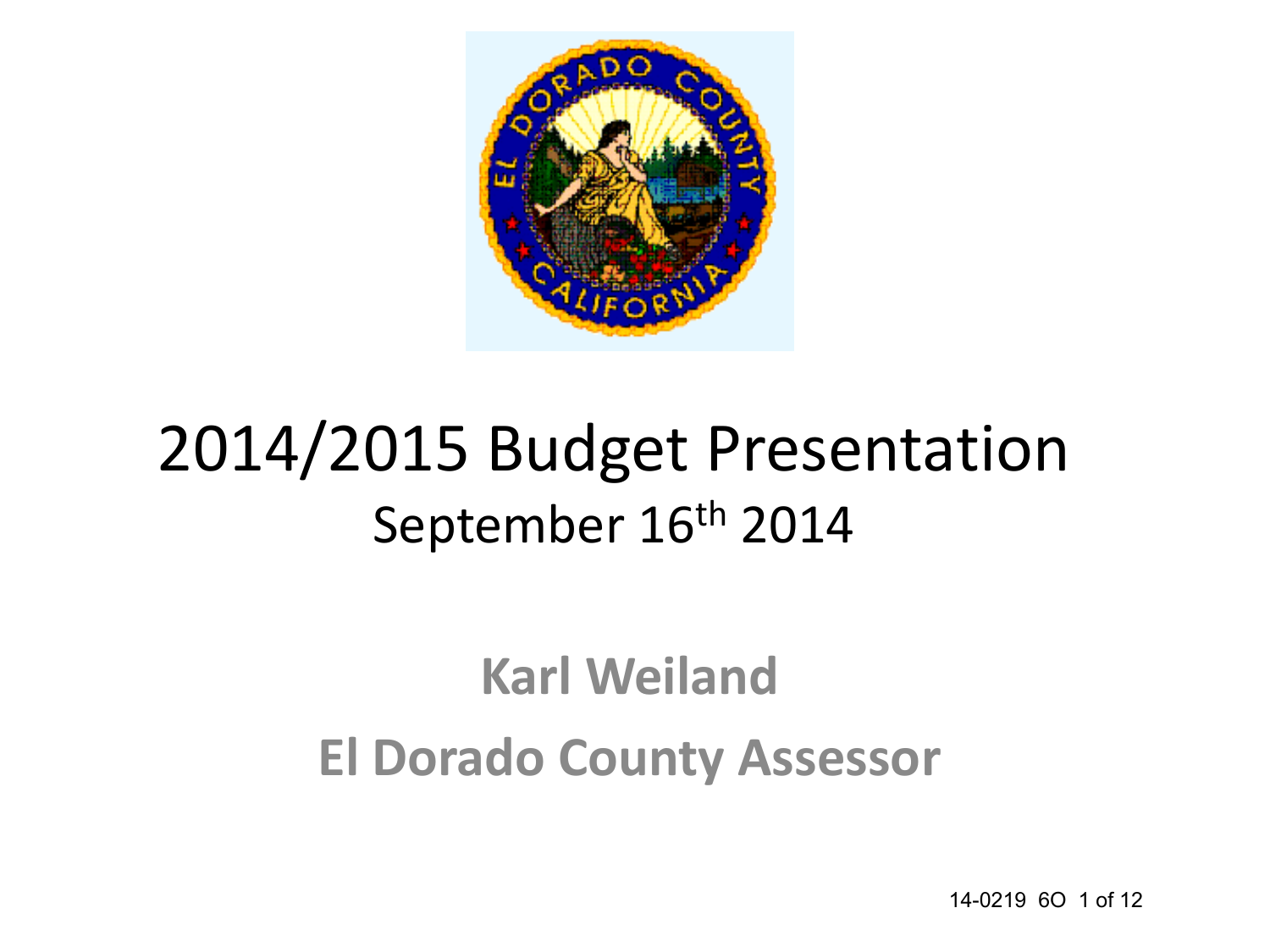### Property Tax Administration

The Assessor, along with the Auditor Controller and the Treasurer/Tax Collector, are responsible for property tax administration:

The Assessor - 1) maintains the inventory of all assessable property in the county, 2) appraises and values all property and 3) prepares the various assessment rolls and turns them over to the Auditor.

The Auditor - 1) determines the property tax rates, 2) applies the rates to the value of each property, 3) adds any special assessment charges and turns the extended roll over to the Tax Collector

The Tax Collector - 1) prints and mails the tax bills 2) deposits and processes the payments, 3) pursues payment of delinquent bills and sells defaulted property at auction.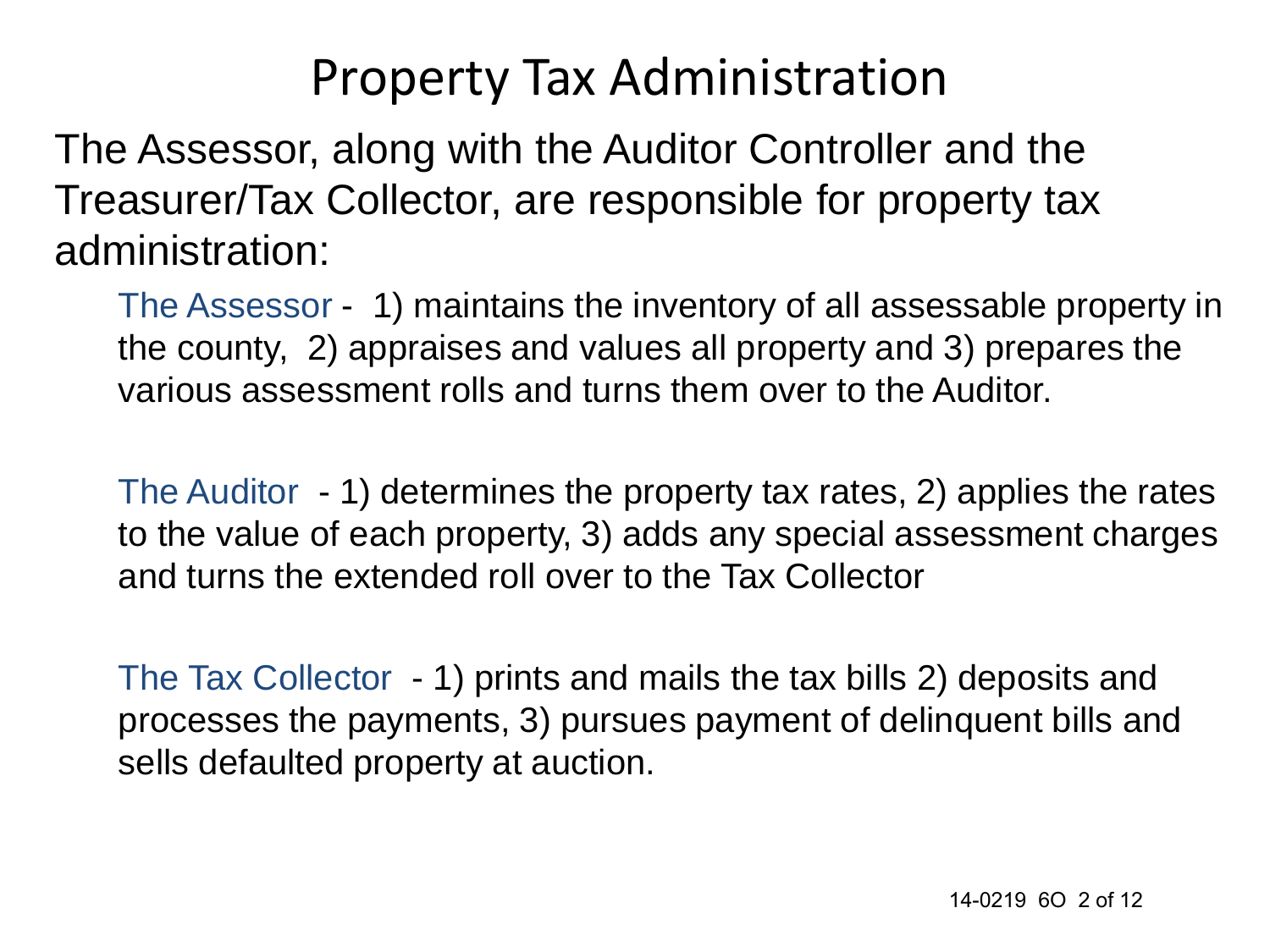# Our County

- El Dorado County:
	- 95,000 real property parcels
	- 39,000 timeshare intervals in South lake Tahoe
	- 5,000 businesses
	- $-4,000$  boats
	- 3,000 other types of assessments
- Total assessed value for the 2014/2015 roll is about \$26 .8 billion.
- The 2014/15 roll will generate about \$270 million in the 1% property taxes. Around 45% (\$120 million) goes to support education, 25% (\$65 million) goes to special district like cities, EID, fire departments and CSD's and about 20% (\$55-60 million) goes into the county general fund.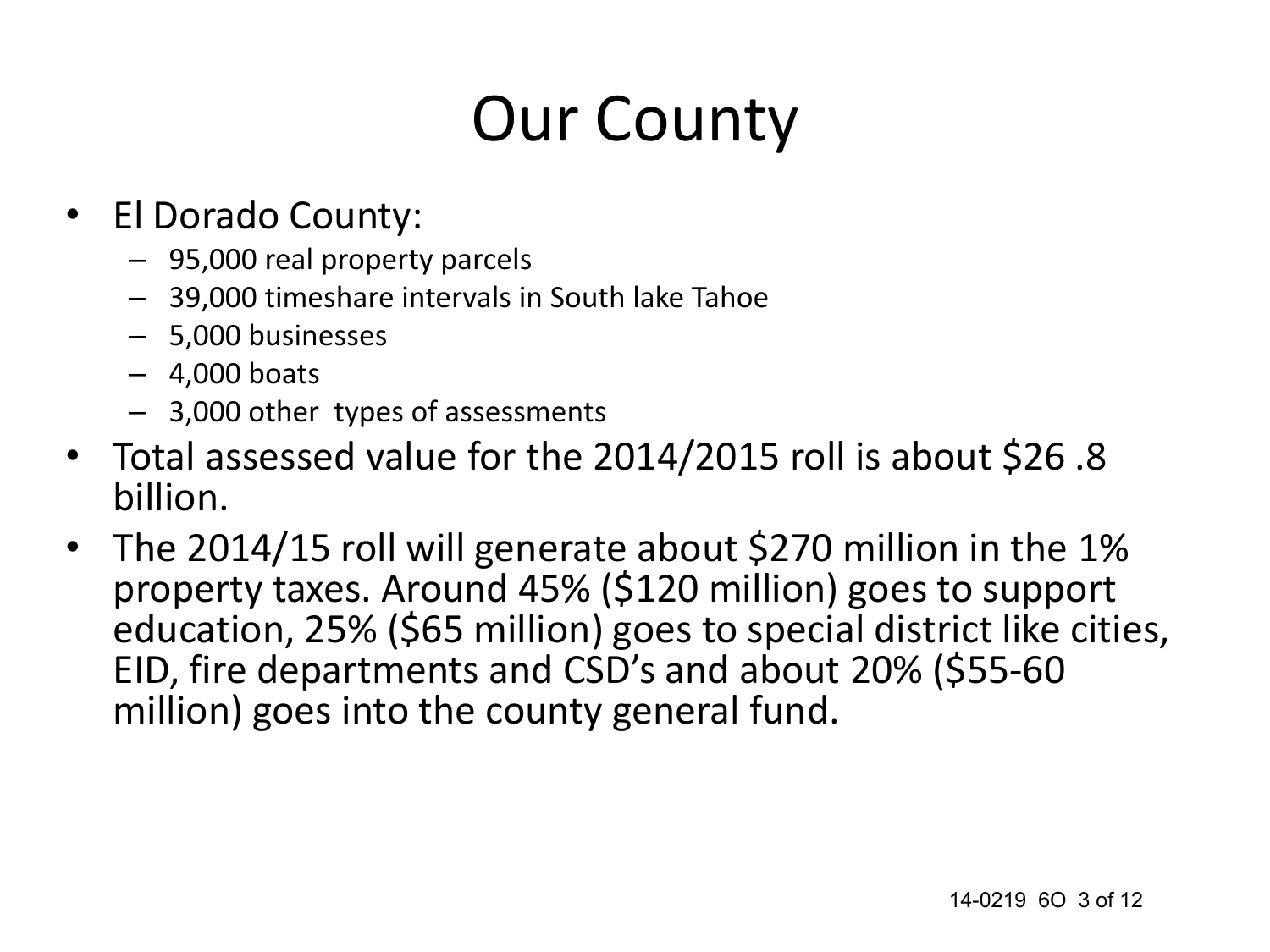#### The El Dorado County roll in perspective

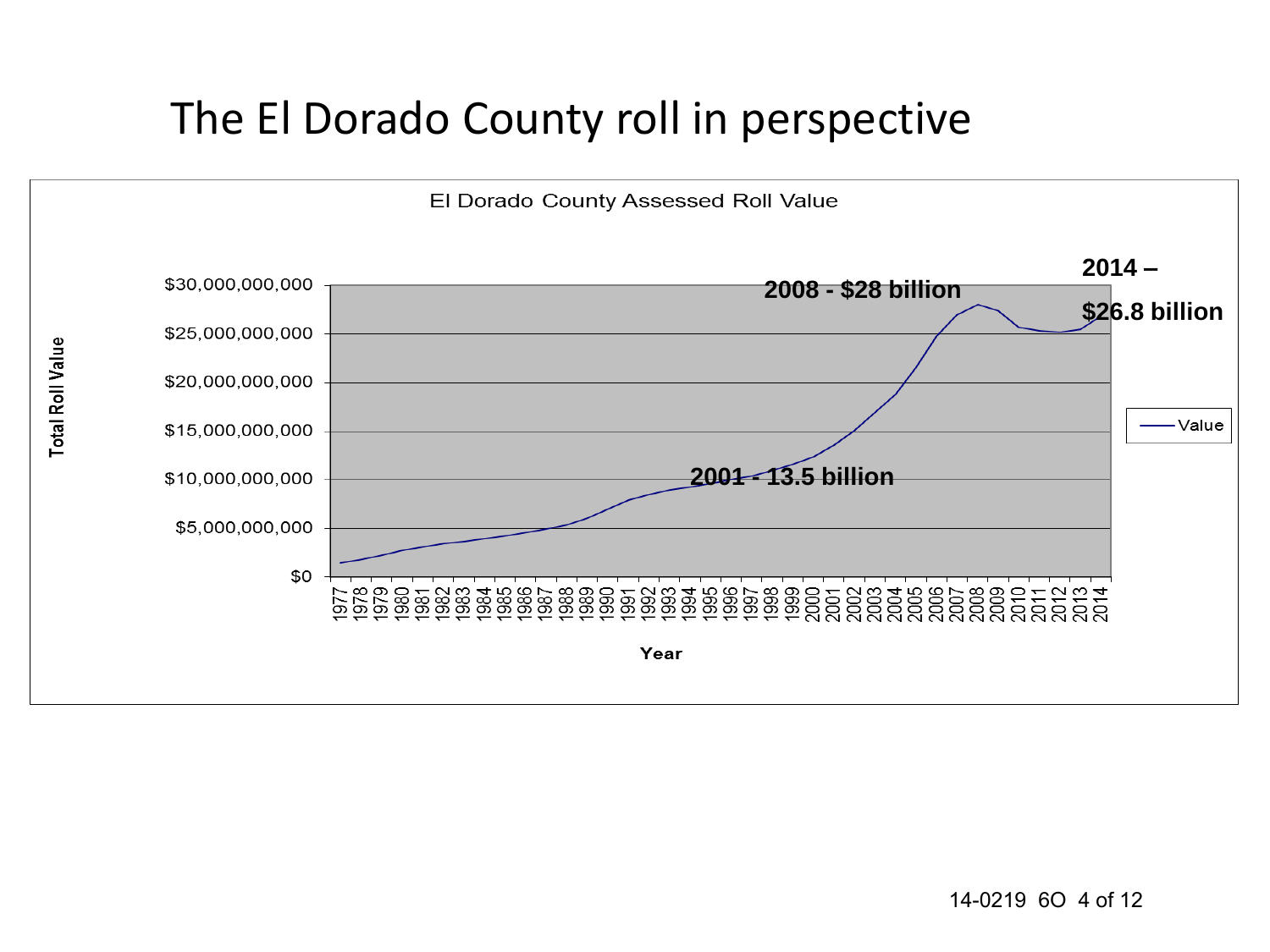#### **Revenues, Appropriations and Net County Cost**

|                        | 2013/14 |                 | 2013/14 |               | 2014/15 |                 |
|------------------------|---------|-----------------|---------|---------------|---------|-----------------|
|                        |         | <b>Budgeted</b> |         | <b>Actual</b> |         | <b>Budgeted</b> |
| Revenue                | \$      | 432,710         | \$      | 533,641       | \$      | 449,400         |
|                        |         |                 |         |               |         |                 |
| <b>Expenses</b>        |         |                 |         |               |         |                 |
| <b>Salaries</b>        |         | 3,157,730       |         | 3,016,712     |         | 3,521,868       |
| <b>Supplies</b>        |         | 121,639         |         | 106,579       |         | 129,981         |
| <b>Fixed Assets</b>    |         | 500             |         |               |         | 5,000           |
| Intrafund              |         | 269,805         |         | 8,048         |         | 10,763          |
| Total expenses         |         | 3,549,674       |         | 3,131,339     |         | 3,667,612       |
| <b>NET COUNTY COST</b> | \$      | 3,116,964       | \$      | 2,597,698     | \$      | 3,218,212       |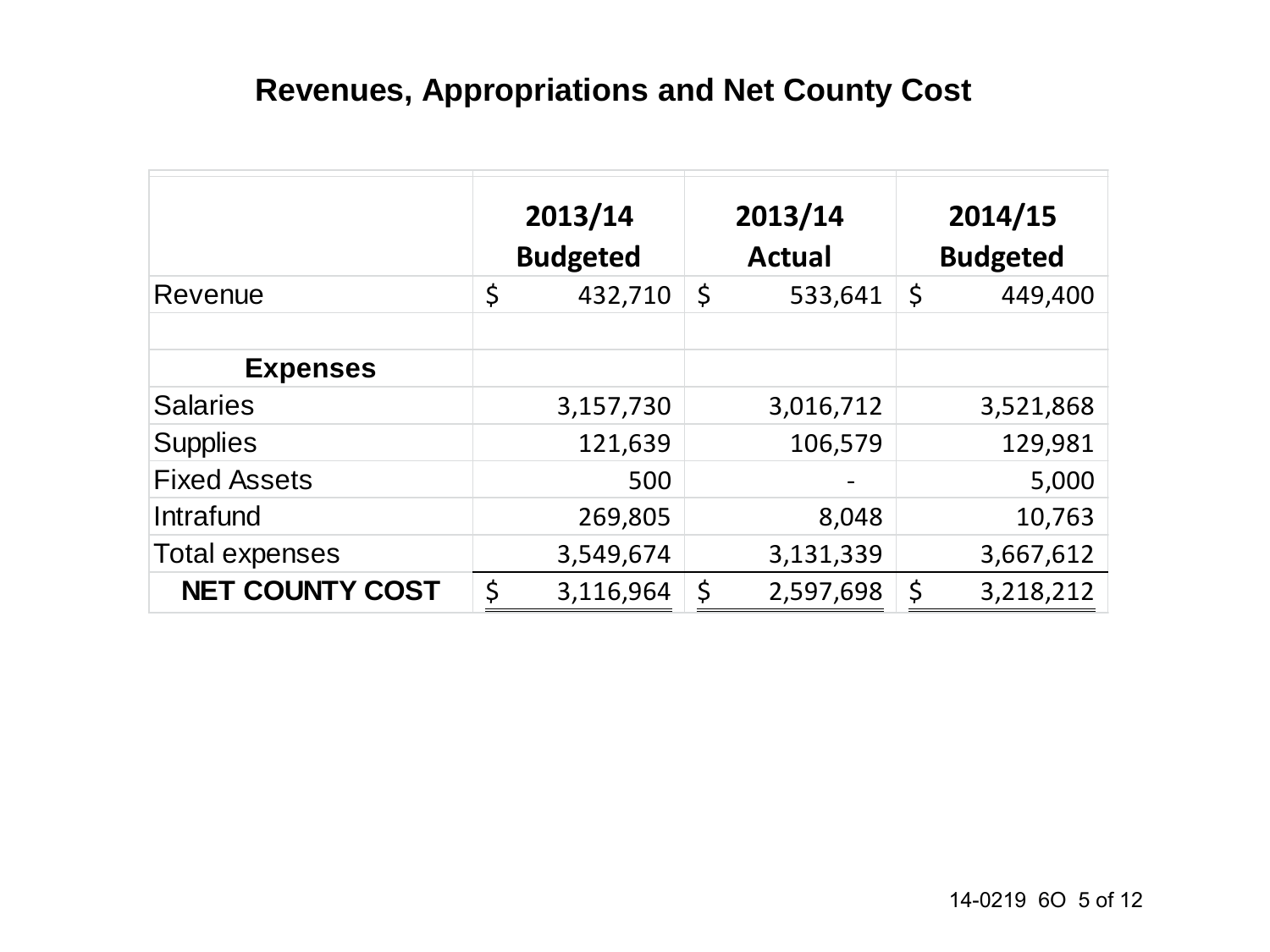#### **Staffing in the Assessor's Office**

|                                            | 2013-14           | 2014-15 | 2014-15    |           |
|--------------------------------------------|-------------------|---------|------------|-----------|
| <b>Classification Title</b>                | Adjusted          | Dept    | <b>CAO</b> | Diff from |
|                                            | Allocation        | Request | Recm'd     | Adjuste d |
| lAssessor                                  | 1.00              | 1.00    | 1.00       |           |
|                                            |                   |         |            |           |
| Administrative Technician                  | 1.00              | 1.00    | 1.00       |           |
| Appraiser MI/Sri                           | 10.00             | 11.00   | 11.00      | $1.00\,$  |
| Assessment Technician MI/Sr                | 8.80              | 7.80    | 7.80       | (1.00)    |
| Assistant Assessor                         | 1.00.             | 1.00    | 1.00       |           |
| Auditor-Appraiser/Senior Auditor-Appraiser | 2.00 <sub>1</sub> | 2.00    | 2.00       |           |
| Branch Supervising Appraiser               | 1.00              | 1.00    | 1.00       |           |
| Cadastral Drafter                          | 1.00              | 1.00    | 1.00       |           |
| ∣GIS Analγst I/II                          | 1.00              | 1.00    | 1.00       |           |
| Information Technology Department Coord    | 1.00              | 1.00    | 1.00       |           |
| Property Transfer Specialist               | 4.00.             | 4.00    | 4.00       |           |
| Property Transfer Supervisor               | 1.00              | 1.00    | 1.00       |           |
| Supervising Appraiser                      | 1.00              | 1.00    | 1.00       |           |
| Supervising Assessment Technician          | 1.00              | 1.00    | 1.00       |           |
| Supervising Auditor/Appraiser              | 1.00              | 1.00    | 1.00       |           |
| Department Total                           | 35.80             | 35.80   | 35.80      | (0.00)    |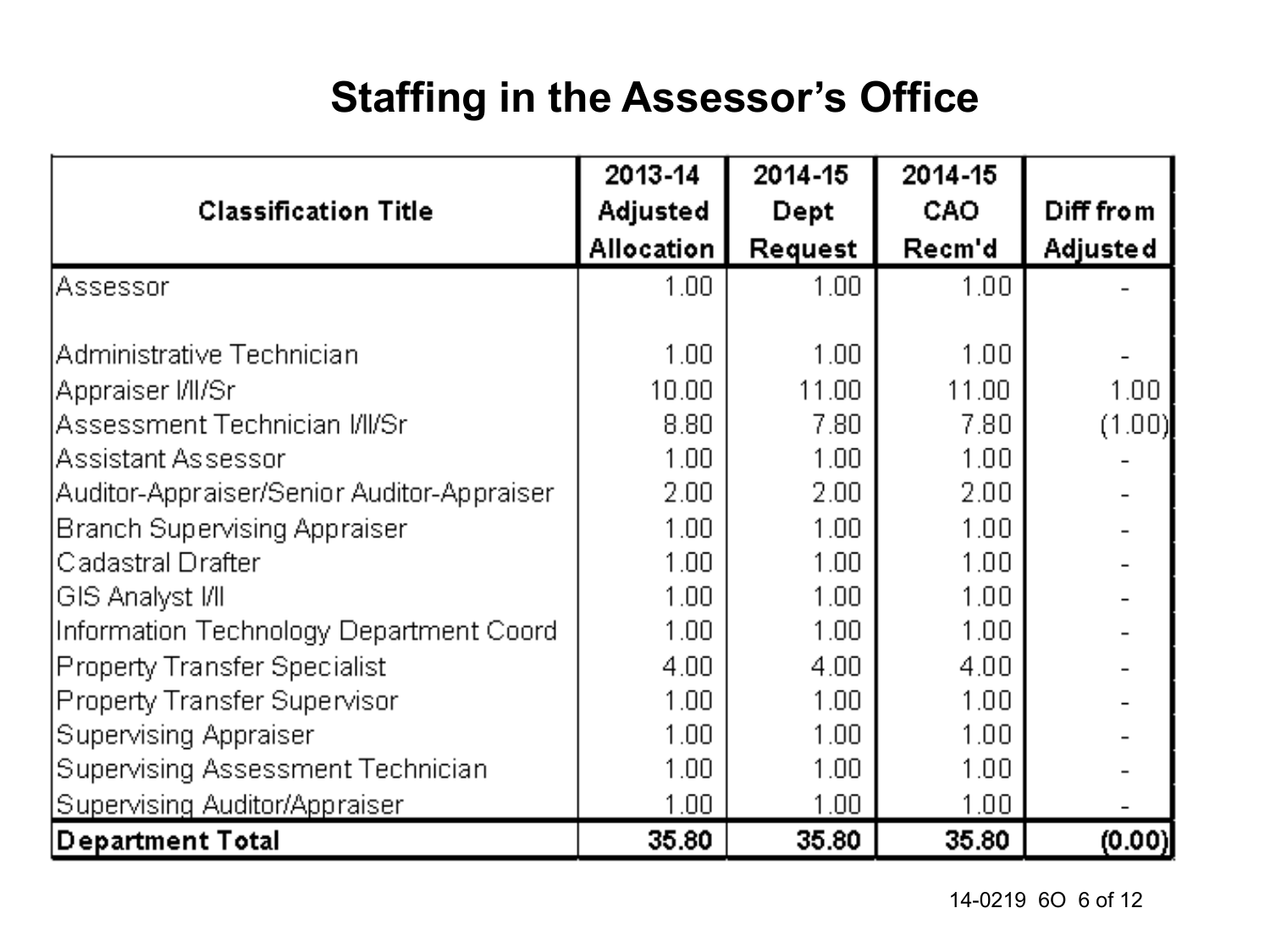# Current Challenges Management Restructure

- When the economic crisis required staff reductions, the Assessor met those challenges mostly through attrition. As Managers and Supervisors retired, the positions were consolidated, eliminated or downsized. The office aggressively pursued the expanded use of technology to meet roll production and other assessment mandates.
- The Assistant Assessor position was vacant and unfunded for 2011 & 2012 in response to additional targeted budget reductions.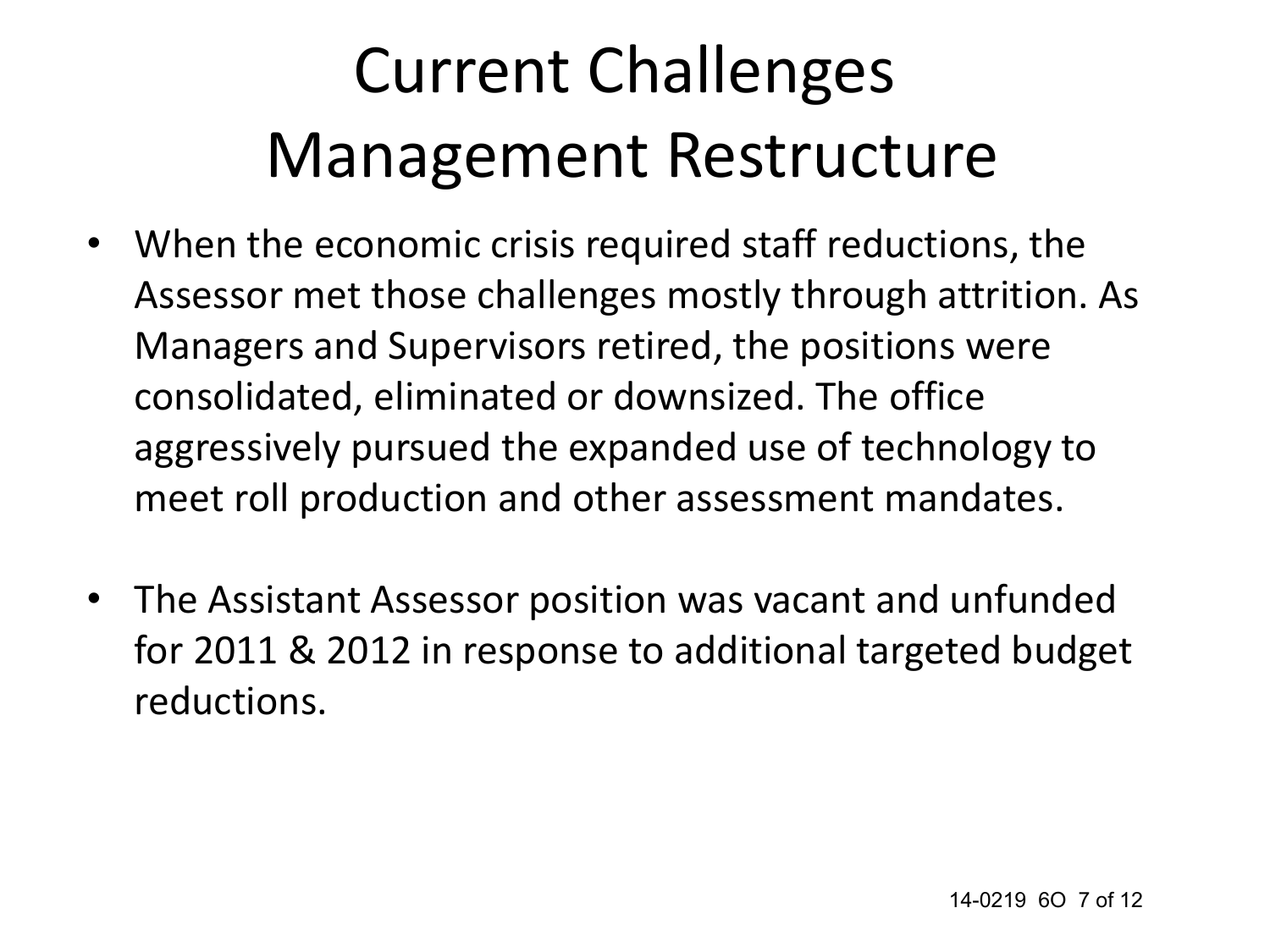# Current Challenges Management Restructure

- Last year the Assistant Assessor position was funded but remained vacant as discussions and direction evolved regarding the future of the mainframe and the property system.
- Based on the increased dependence on technology and the adopted timeline to replace the property system in the next five years, the management element of the Assessor's Office must be reconfigured to strengthen control and manage the implementation.
- A transition plan has been developed and will be discussed with Human Resources and the administration this fall. We hope to have the process complete and the initial management team in place by next spring.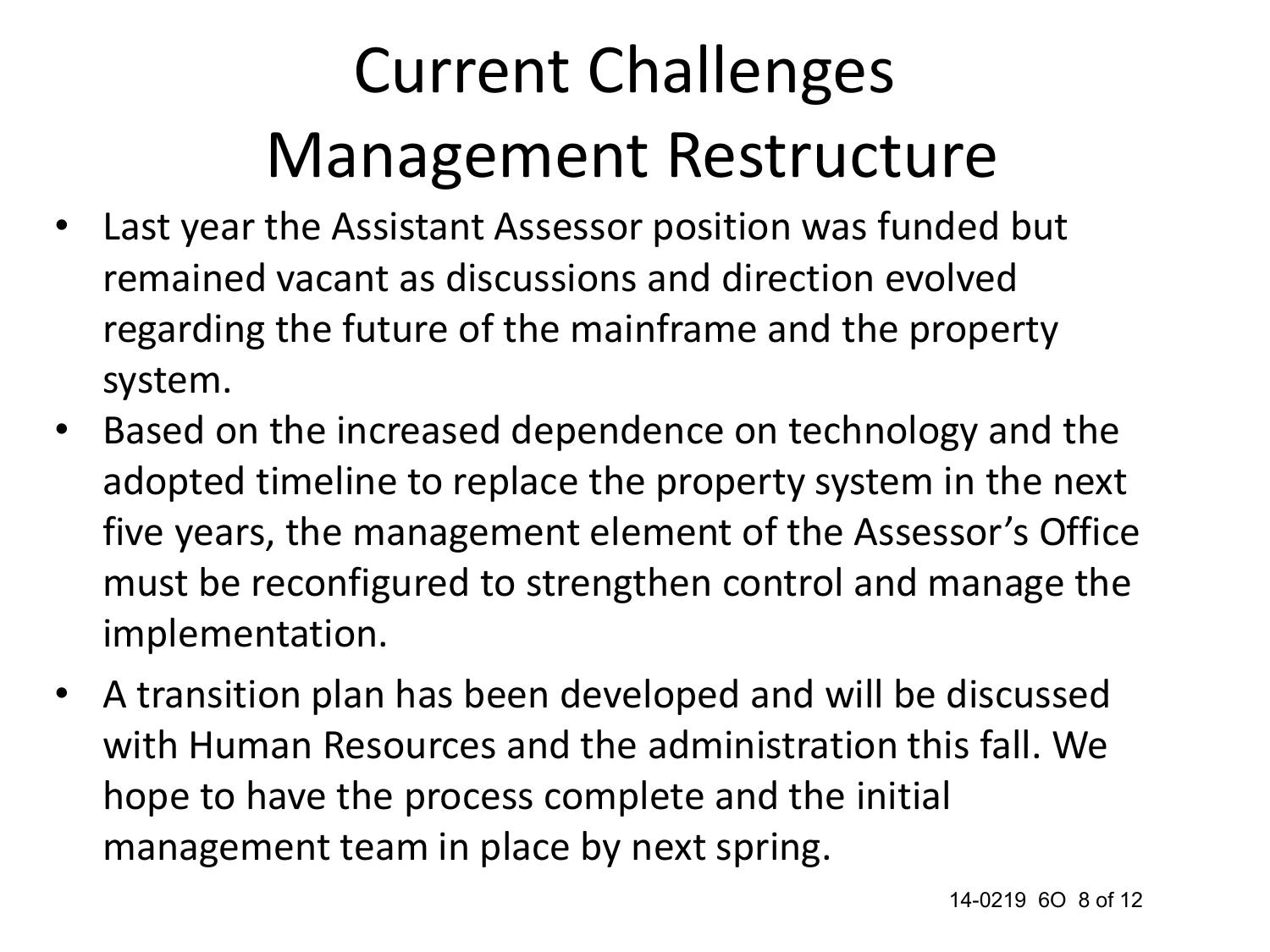# Current Challenges –Prop 8

- We closed the roll with just over 21,500 properties, 23 % of the roll, under a Prop 8 reduced assessment.
- By law, every property shall be assessed at the lower of the Prop 13 or market value.
- Annual review of these properties is critical for both the property owners and property tax generation.
- This review process will likely be required for at least the next five years because the market recovery is expected to take that long.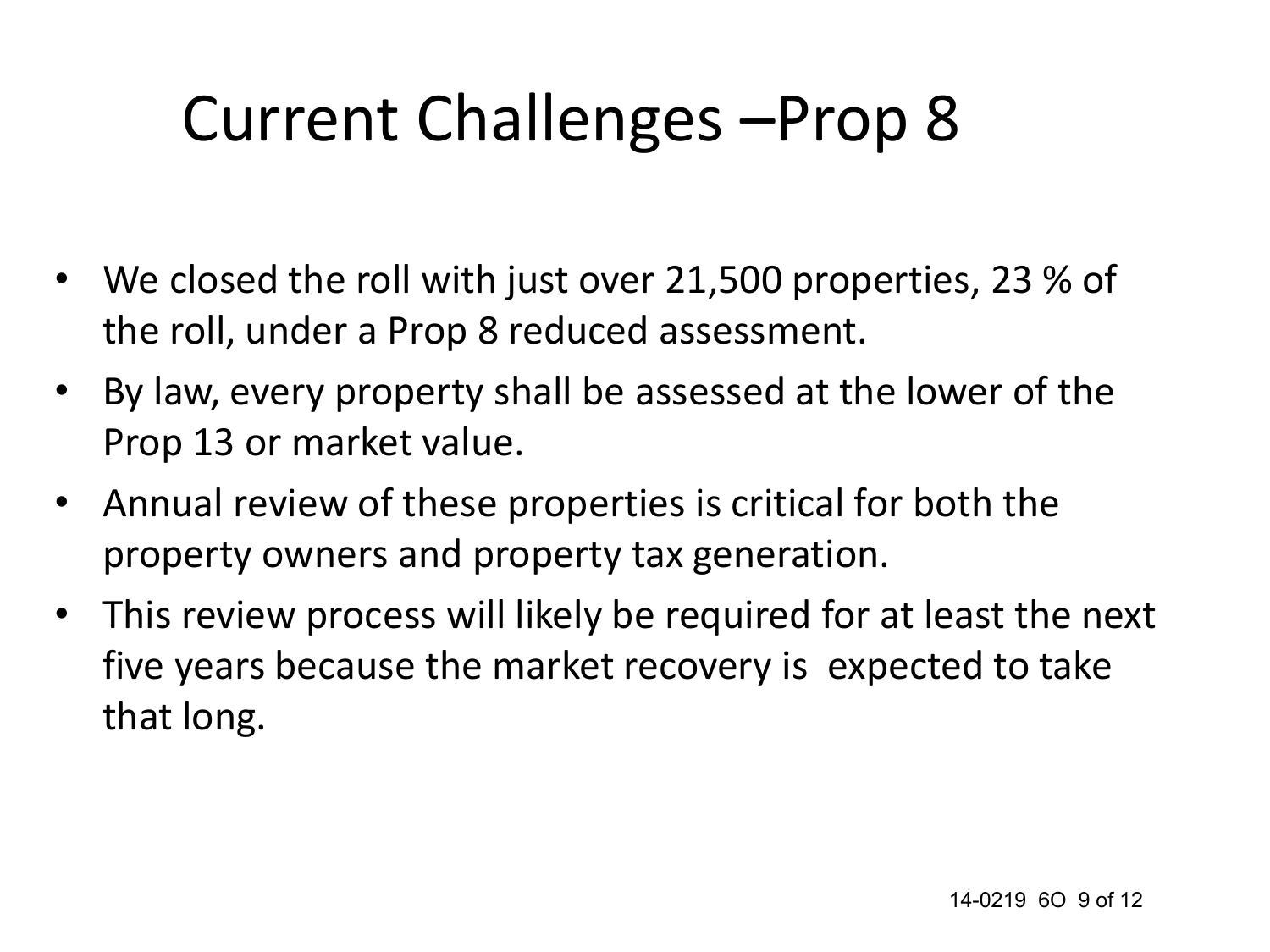# Questions ?

14-0219 6O 10 of 12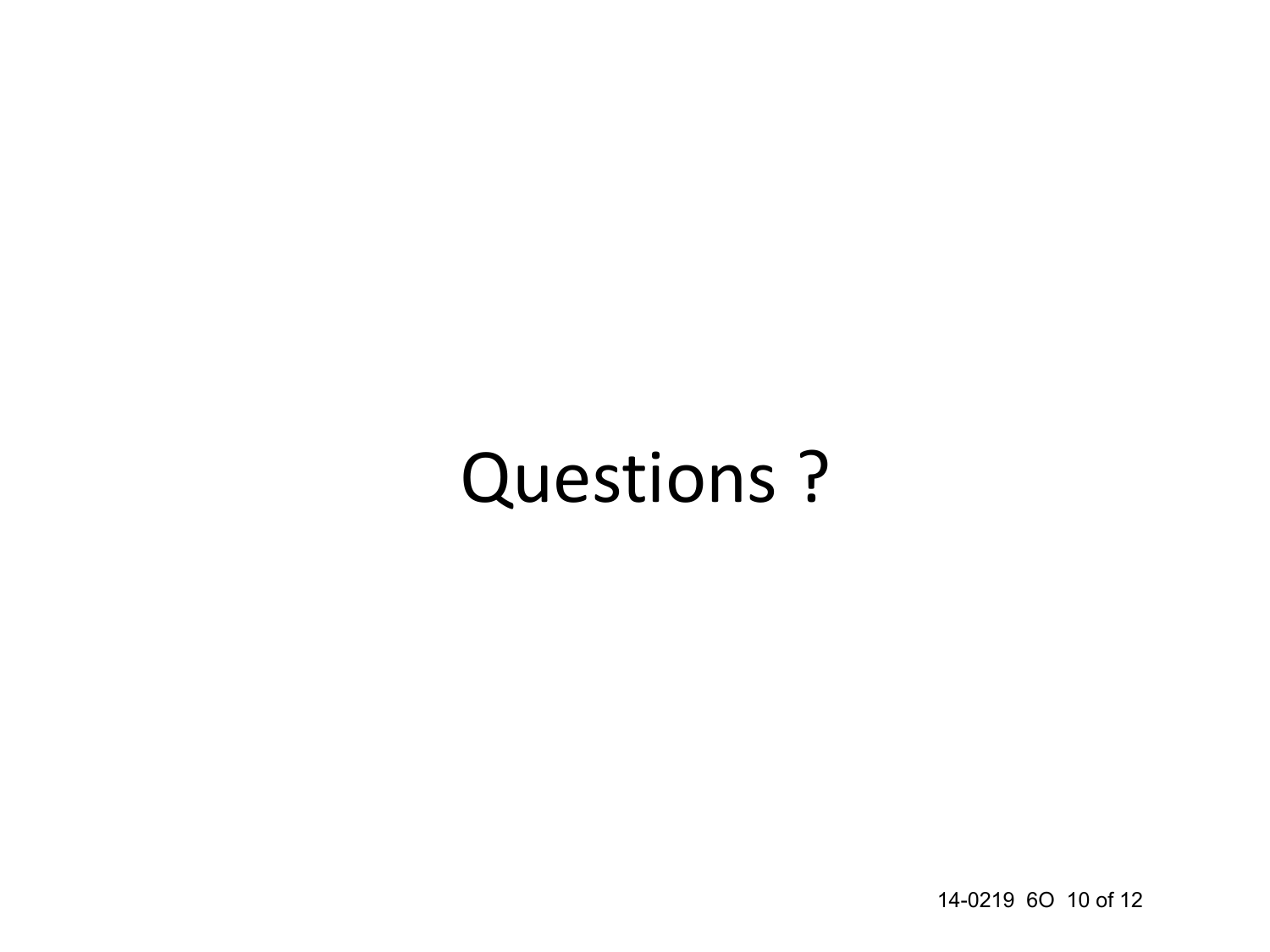## Current Challenges –Prop 8